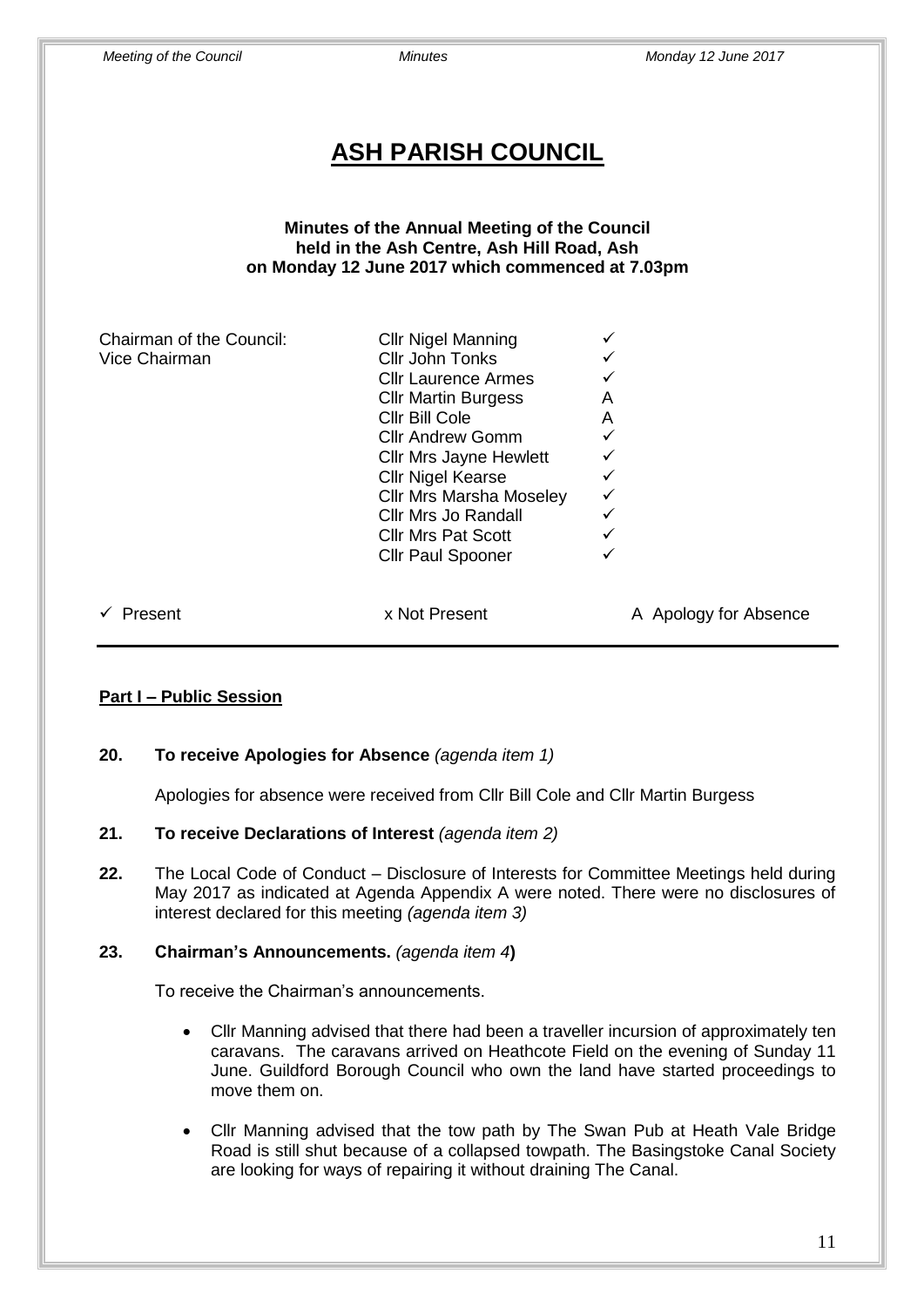The Ash Parish Council Village Fete takes place on Saturday 15 July 2017 between 12 midday and 4:00 pm. The Parish Council are to run a couple of their own stalls again this year. Eagle Radio will be attending the event, with the Love Crew making live broadcasts from the Recreation Ground. Thanks go to the Dover Garage and Vale Furnishers for sponsoring Eagle Radio's attendance. Radio Frimley Park will once again be in attendance throughout the event.

#### **24. Adjournment.** *(agenda item 5)*

At this point in the proceedings it was moved by the Chairman of the Council, duly seconded and:

*Resolved that the meeting be adjourned for a maximum period of twenty five minutes to enable a public question period to be held (as at Minute Appendix A).*

#### **25. Reports of Committees.** (agenda item 6)

To receive the following committee reports, copies of which have been circulated:

| <b>Planning</b>          | 8 May 2017  | <b>Minute Number</b> | 189 to 196 |
|--------------------------|-------------|----------------------|------------|
| <b>Planning</b>          | 22 May 2017 | <b>Minute Number</b> | 1 to 9     |
| <b>Amenities Finance</b> |             |                      |            |
| & Administration         | 22 May 2017 | <b>Minute Number</b> | 1 to 18    |

#### **26. Monthly Financial Statement.** *(agenda item 7)*

A summary of the monthly Financial Statements giving details of May 2017 payments as at Agenda Appendix B was presented to the Council by the Chairman of the Finance and Administration Committee and authorised.

#### **27. Year End Accounts 2016/2017.** *(agenda item 8)*

Members considered and agreed the accounts for the year ending 31 March 2017.

#### **28. Transfers to Ear Marked Reserves.** *(agenda item 9)*

Members considered the transfer of the 2016/17 surplus funds to ear marked capital reserves.

and it was

#### *Resolved upon consideration to agree to the transfer of £75,000 to the Rolling Capital Programme Ear Marked Reserve.*

#### **29. Internal Audit Report 2016/2017 Final Update** *(agenda item 10)*

Members considered the Internal Audit Report Final Update 2016/2017 and noted there were no formal recommendations for action.

#### **Item noted**

*The Chairman thanked the Clerk Carole Olive for her work that resulted in a successful audit*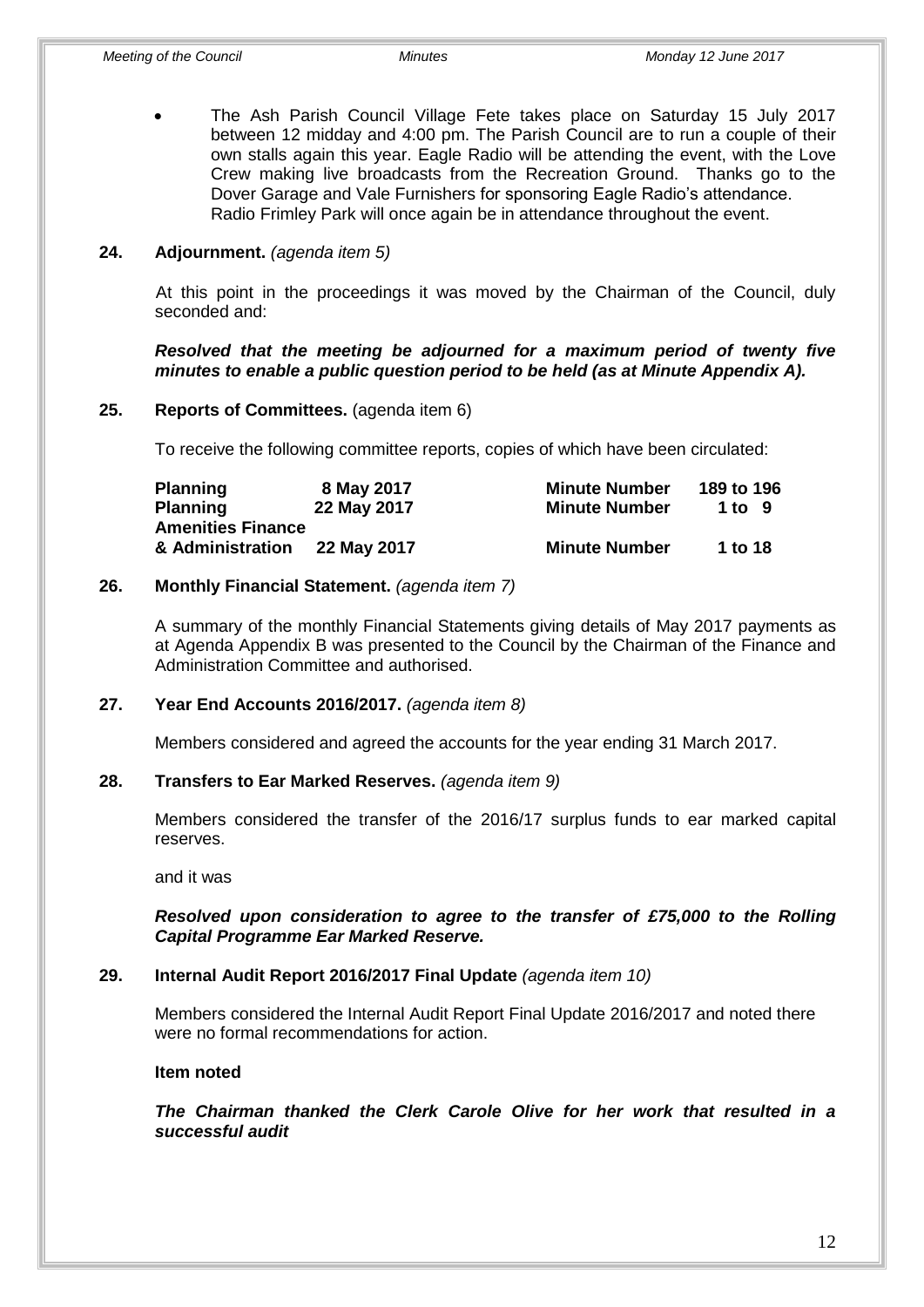#### **30. External Audit 2016/2017** *(agenda item 11 a)*

#### **a) Annual Return:**

Members considered the Annual Return for the ending 31 March 2017:

- i) Annual Return Section 1: Annual Governance Statement 2016/2017
- ii) Annual Return Section 2: Accounting Statements 2016/2017
- iii) Annual Return Page 5: The Annual Internal Audit Report 2016/2017

and it was:

#### *Resolved upon consideration that Section 1 Annual Governance Statement 2016/2017, Section 2 Accounting Statement 2016/2017 and Page 5 the Annual Internal Audit Report 2016/2017 of the Annual Return 2016/2017 be agreed*

#### **b) Intermediate Audit Questionnaire** *(agenda item 11 b)*

Members considered the completed Intermediate Audit Questionnaire and supporting documents for submission to the external auditor BDO LLP and it was:

#### *Resolved upon consideration that the completed Intermediate Audit Questionnaire and supporting documents for submission to the external auditor BDO LLP be agreed*

### **31. Ash Parish Council Policy Documents** *(agenda item 12)*

Members noted that following the merger of the Amenities Committee and the Finance and Administration Committee the following policy documents have been amended to reference the Amenities, Finance and Administration Committee:

- Standing Orders
- Financial Regulations
- Administrative Risk Management Policy and Risk Assessment
- Statement on Internal Control

#### **Item noted**

#### **32. Correspondence** *(agenda item 13)*

There was no correspondence to report

#### **33. Next Meeting** *(agenda item 14)*

The date of the next meeting is Monday 10 July 2017 commencing at 7pm or following the close of the Planning Meeting if this is later.

*The meeting closed at 7:33pm*

Chairman:

Date:  $\Box$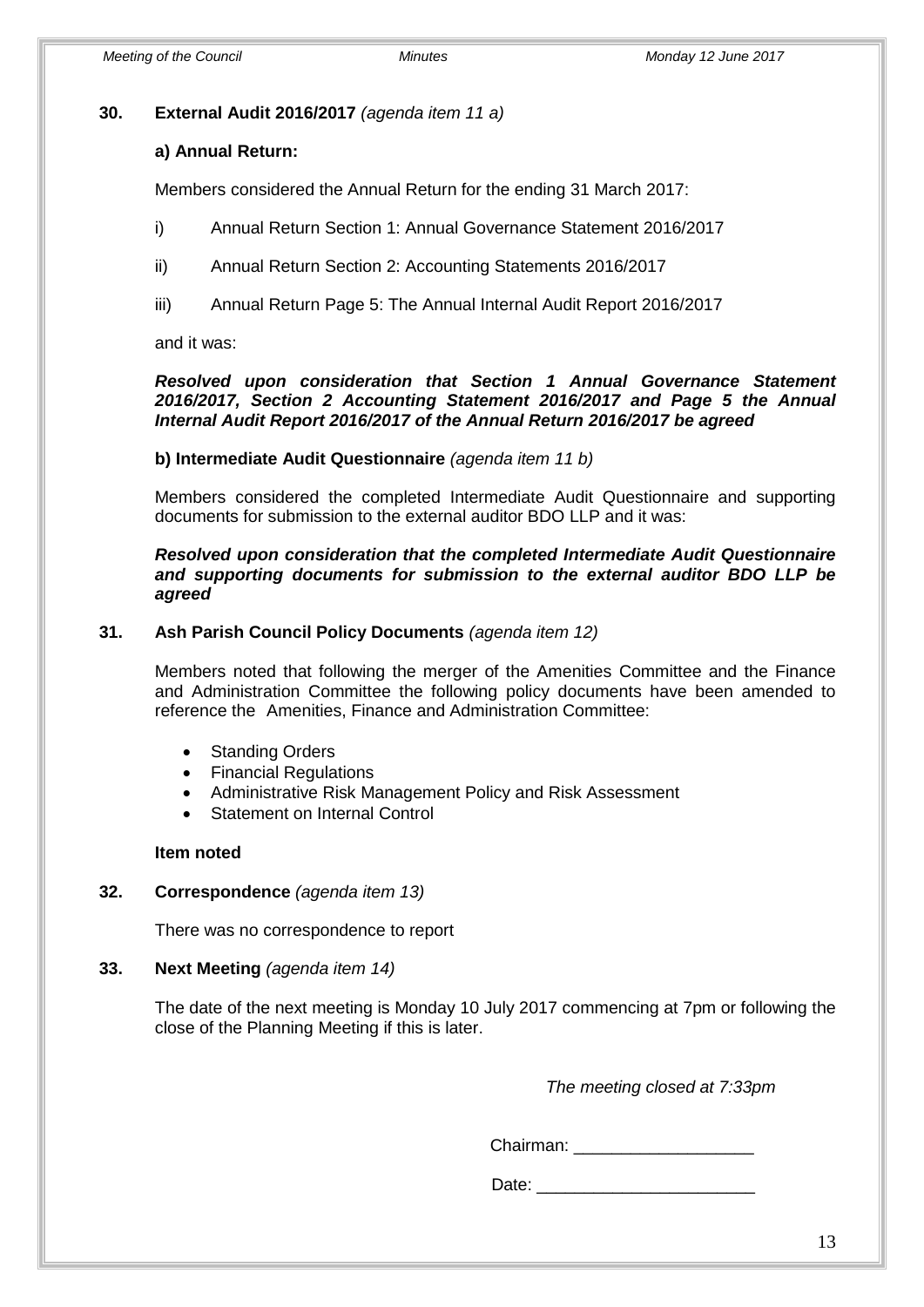## **AGENDA APPENDIX A**

## **ASH PARISH COUNCIL**

## **LOCAL CODE OF CONDUCT – DISCLOSURE OF INTERESTS**

# **May 2017**

| <b>DATE OF MEETING</b>                                                           | <b>MEMBER</b> | <b>MINUTE REF</b><br>& PAGE NO. | <b>TYPE AND NATURE OF</b><br><b>INTEREST</b> |
|----------------------------------------------------------------------------------|---------------|---------------------------------|----------------------------------------------|
| <b>PLANNING</b><br>8 May 2017                                                    |               |                                 | No declarations of interest<br>recorded      |
| <b>PLANNING</b><br>22 May 2017                                                   |               |                                 | No declarations of interest<br>recorded      |
| <b>AMENITIES</b><br><b>FINANCE &amp;</b><br><b>ADMINISTRATION</b><br>22 MAY 2017 |               |                                 | No declarations of interest<br>recorded      |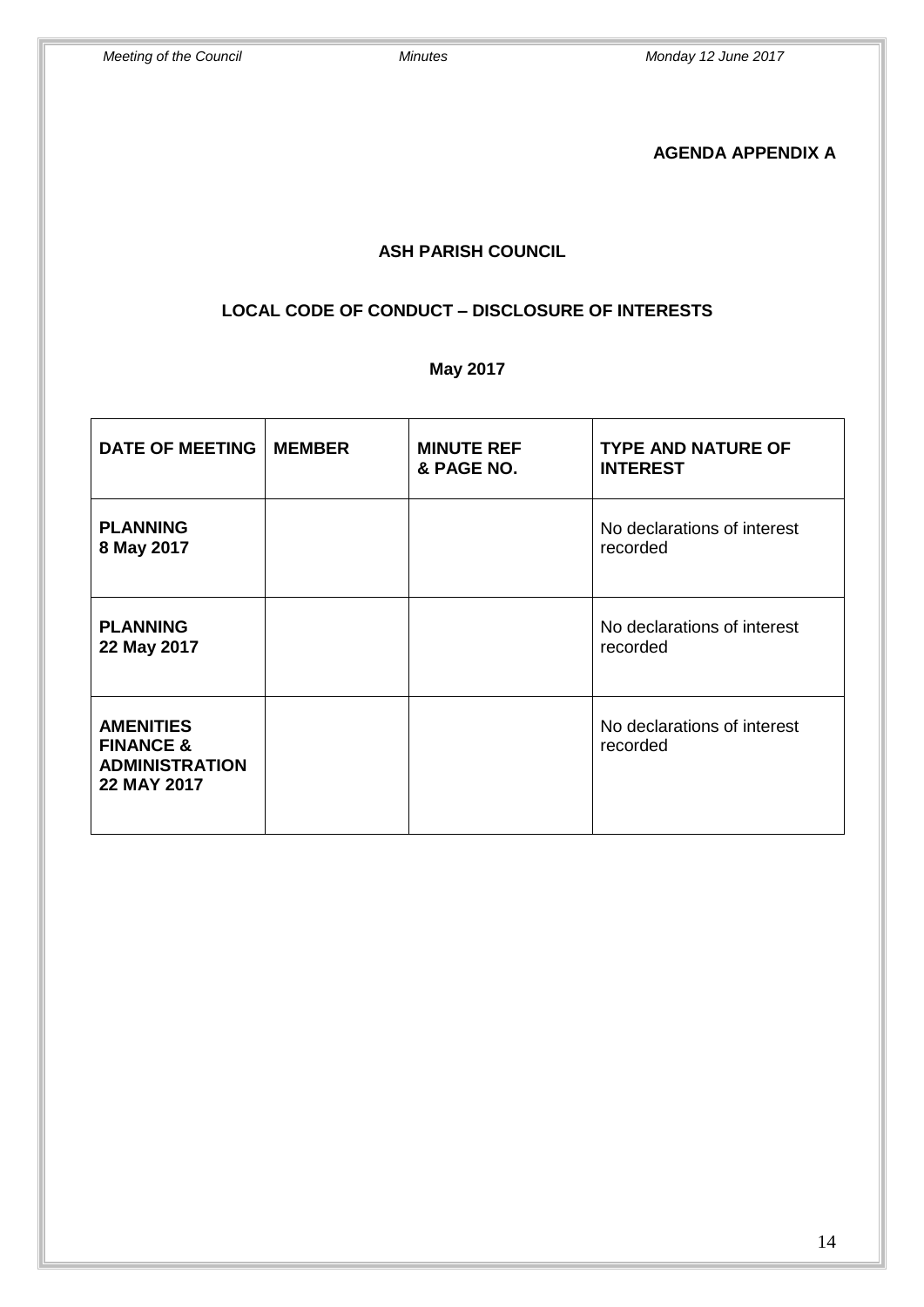#### AGENDA APPENDIX B

Accounts received May 2017

Payments May/June 2017

| Chg No.       | <b>Payee</b>                          | Service                                                           | <u>Net</u> | V.A.T    | Total     |
|---------------|---------------------------------------|-------------------------------------------------------------------|------------|----------|-----------|
| 203144 CANX   |                                       | CANX                                                              | 0,00       | 0.00     | 0.00      |
|               | 203145 Guildford Borough Council      | <b>Electricity Cards</b>                                          | 190.00     | 0.00     | 190.00    |
|               | 203146 South East Water               | Carrington Recreation Ground 6 monthly water bill                 | 28.86      | 5.77     | 34.63     |
|               | 203147 Southern Electric              | Replacement chq for 203144                                        | 406.88     | 81.38    | 488.26    |
|               | 203148 Accordial Limited              | Service of movable doors Ash Centre                               | 410.00     | 82.00    | 492.00    |
|               | 203149 Apple Enviromental             | Carrington Recreation Ground gas monitoring quarterly bill        | 250.00     | 50.00    | 300.00    |
|               | 203150 Auditing Solutions             | Internal final audit 2016-17                                      | 420.00     | 84.00    | 504.00    |
|               | 203151 FTH Hire Group                 | Hire of pressure washer for 2 days                                | 103,89     | 20.78    | 124.67    |
|               | 203152 GLS Educational Supplies       | Stationery/Cleaning equipment                                     | 148.77     | 29.75    | 178.52    |
|               | 203153 Honey Brothers                 | Strimmer cutting line                                             | 77.52      | 15.50    | 93.02     |
|               | 203154 T Hopkins Tree Services        | Priority treee works Coronation Gardens & Grounds                 | 2.540.00   | 0.00     | 2,540,00  |
|               | 203155 Get Mappping                   | Parish Online Annual Fee                                          | 252.00     | 50.40    | 302.40    |
|               | 203156 Prime one maintenance limited  | Routine maintenance street lights                                 | 2.224.11   | 444.82   | 2.668.93  |
|               | 203157 WJ Fire                        | Serve and replacement lights/bulheads emergency lights Ash Centre | 545.00     | 109.00   | 654.00    |
|               | 203158 Deborah Newman                 | Hire hall deposit cheque refund                                   | 230.00     | 0.00     | 230.00    |
|               | 203159 Interserve FS (UK) Ltd         | Watersafe contract quarterly Ash Centre                           | 87.42      | 17.48    | 104.90    |
|               | 203160 Southern Electric              | Street lighting April                                             | 5.99       | 1.20     | 7.19      |
| 203161 Swalec |                                       | Electricity Accs April AC/CAR/PTS/FC                              | 1.076.52   | 170.45   | 1.246.97  |
|               | 203162 Frontier Agriculture Ltd       | Pro -Forma Invoice Stem Master Injection Too!                     | 305.00     | 61.00    | 366.00    |
|               | 203163 FTH Hire Group                 | Work Boots /Tape Measure                                          | 57.76      | 2.99     | 60.75     |
|               | 203164 Guildford Borough Council      | <b>Electricity Cards</b>                                          | 495.00     | 0.00     | 495.00    |
|               | 203165 Guildford Borough Council      | <b>Electricity Cards</b>                                          | 275.00     | 0.00     | 275.00    |
|               | 203166 South East Water               | Public Toliets Ash Centre Apr- May                                | 16.34      | 0.00     | 16.34     |
|               | 203167 The Bishops Guildford Registry | <b>Exhumation Application Fee</b>                                 | 242.84     | 48.56    | 291.40    |
|               | 203168 A J Signs                      | Banner amendments for Village Fete 2017                           | 118.96     | 23.79    | 142.75    |
|               | 203169 Gavin Jones Maintenance        | Grass cutting Ash Cemetery May 2017                               | 1,064.28   | 212.86   | 1.277.14  |
|               | 203170 Graham Greaves - Hurd          | Installation of 3 hand dryers Ash Centre toilets                  | 90.00      | 0.00     | 90.00     |
|               | 203171 Guildford Borough Council      | <b>Electricity Cards</b>                                          | 290.00     | 0.00     | 290.00    |
|               | 203172 Honey Brothers                 | Hedge Trimmer                                                     | 208.00     | 41.60    | 249.60    |
|               | 203173 JP & S Services Ltd            | Petrol and Oil May 2017                                           | 137.08     | 27.40    | 164.48    |
| 203174 Kebur  |                                       | Postmix/screws/drill bit/deck joist/posts/saw                     | 209.32     | 41.85    | 251.17    |
|               | 203175 Mirage Cleaning Services       | Ash Centre cleaning May 2017                                      | 481.00     | 96.20    | 577.20    |
|               | 203176 Neil Curtis and Sons           | Grave digging K 676                                               | 230.00     | 0.00     | 230.00    |
|               | 203177 ZCaroleB                       | Petty Cash May 2017                                               | 103.73     | 13.82    | 117.56    |
|               | 203178 Office Team Ltd                | Ink cartridge/ photo copier paper                                 | 105.46     | 21.09    | 126.55    |
|               | 203179 PSK Limited                    | External security May 2017                                        | 210.00     | 42.00    | 252.00    |
|               | 203180 S. A. Lunn                     | Kitchen waste bottle trap for office sink                         | 5.05       | 1.01     | 6.06      |
|               | 203181 Session Music                  | Deposit for outdoor sound system                                  | 1,666.67   | 333.33   | 2,000.00  |
|               | 203182 Southern Electric              | Street lighting May 2017                                          | 420,70     | 84.14    | 504.84    |
|               | 203183 Treasured Memories             | 2 temporary memorials Whattam and Green                           | 73.50      | 14.70    | 88.20     |
| 203184 HMRC   |                                       | PAYE/NIC - May 2017                                               | 3,242.03   | 0.00     | 3,242.03  |
|               | 203185 Surrey Pension Fund            | Pension Contributions May 2017                                    | 2,633.19   | 0.00     | 2,633.19  |
|               | 203186 WJ Fire                        | Annual Fire Extinguisher Service                                  | 78.00      | 15.60    | 93.60     |
|               | 203187 Prime one maintenance limited  | 2 invs Tracking cameras/software/Air time 8 cameras 2017/2018     | 4,929.20   | 985.84   | 5,915.04  |
| <b>DD</b>     | Franco Postalia Ltd                   | Franking Machine rental Feb to May 2017                           | 58.36      | 11.67    | 70.02     |
| DD            | Franco Postalia Ltd                   | Postage download May 2017                                         | 100.00     | 0.00     | 100.00    |
| DD            | <b>BNP Paribas</b>                    | Rental of photocopier Ash Centre Office Jun to Sept 2017          | 625.00     | 125.00   | 750.00    |
| <b>DD</b>     | <b>British Gas</b>                    | Gas Harpers Scout Hut Feb to May 2017                             | 154.42     | 7.72     | 162.14    |
| <b>DD</b>     | <b>British Gas</b>                    | Gas Ash Centre Apr to May 2017                                    | 153.69     | 7.68     | 161,37    |
| DD            | Land Registry                         | Land search NM Balmoral Road                                      | 6.00       | 0,00     | 6.00      |
|               | <b>BACS ZCaroleB</b>                  | Drop screen for Ash Centre                                        | 66.16      | 10.83    | 76.99     |
|               | <b>BACS</b> Salaries                  | Staff Salaries May 2017                                           | 12,474.23  | 0.00     | 12.474.23 |
|               |                                       |                                                                   | 40.322.92  | 3.393.22 | 43.716.14 |

Signature of Certification ......  $\zeta$ Chairman of Finance & Administration. 

12.06.17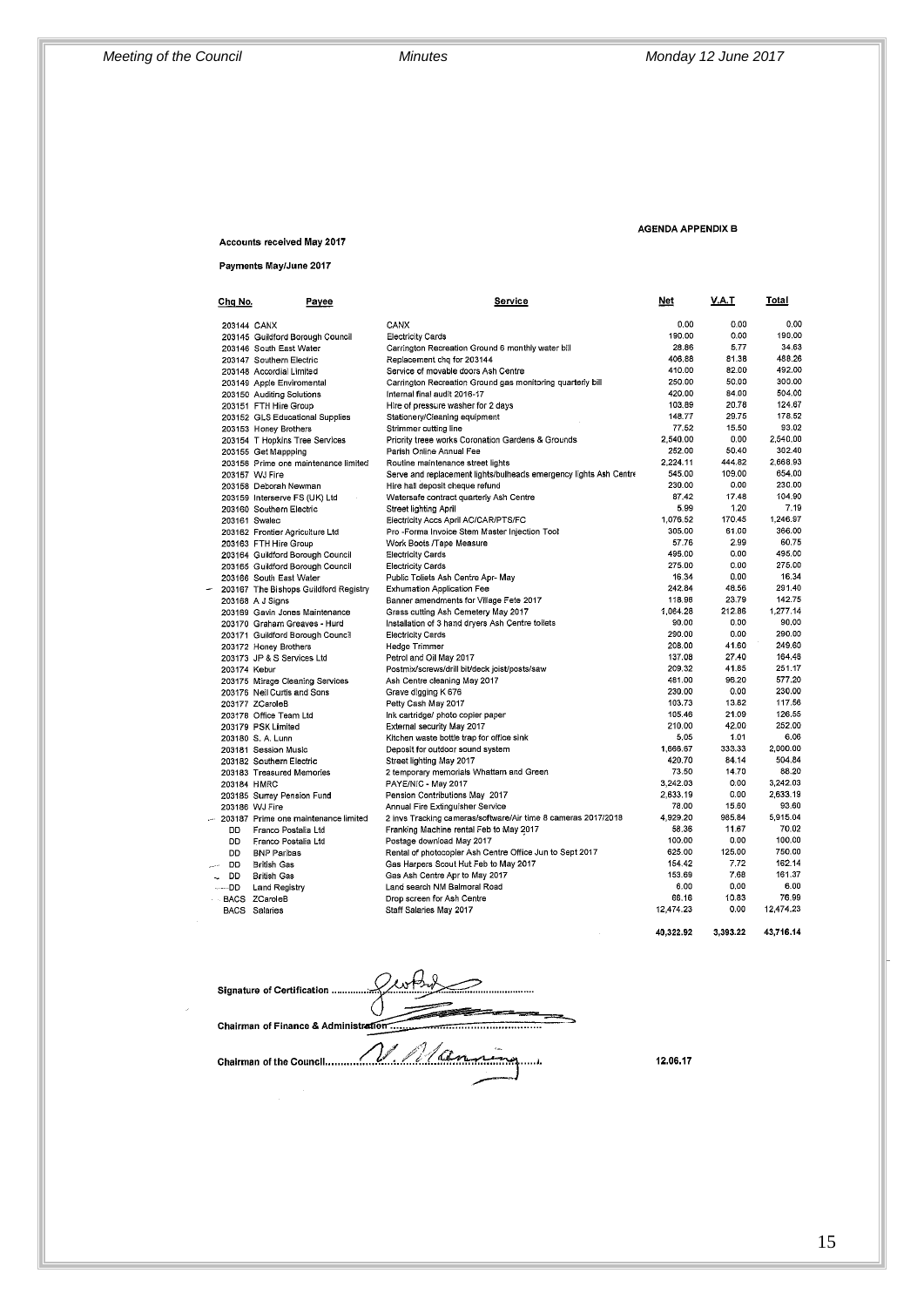#### **MINUTE APPENDIX A**

#### **During the public adjournment the following points were raised:**

Concerns were raised about the parking in Prospect Road which has got worse since the yellow lines were installed.

**Cllr Manning advised that the Parking Officer from Guildford Borough Council has been to Prospect Road on more than one occasion and is monitoring the situation. Graham Bidwell will send photos taken in Prospect Road, by a resident from Gorselands Close, to the Parking Officer at Guildford Borough Council.**

A street light near number 12 Winchester Road, close to Shawfield School is hidden by trees.

#### **The Parish Office will report this to Surrey Highways.**

Concerns were raised about the state of Love Lane where there is large amounts of rubbish and dog mess.

#### **The Parish Office will report this to Surrey County Council**

The foot path along the bottom of the bottom of the Cemetery is very over grown with weeds and nettles.

#### **Cllr Manning advised that the Parish Ground Staff would clear the path.**

A rusty sign outside Foreman Park has had a works notice on from 21 March 2017. This has no yet been removed.

#### **Cllr Manning advised that the Parish Ground Staff would take a photo of the number on the telegraph pole then the Parish Office chase BT about the matter.**

Concerns were raised about the different size caravans that come on and off the land at White Rose, Guildford Road.

**Cllr Manning advised that permission was given to site two caravans per pitch. One permanent and one temporary, the size of the caravans does not need planning permission.** 

A Willow tree has fallen down across the foot bridge that crosses the stream at Chester Close blocking the access on the field side of the ditch.

#### **The Parish office will do a Land Registry search to find out who the field belongs to and then report it once ownership is established**

The drains from the Dover Garage to Ash Station are blocked and need jetting.

**The Parish Office will report this to Guildford Borough Council.**